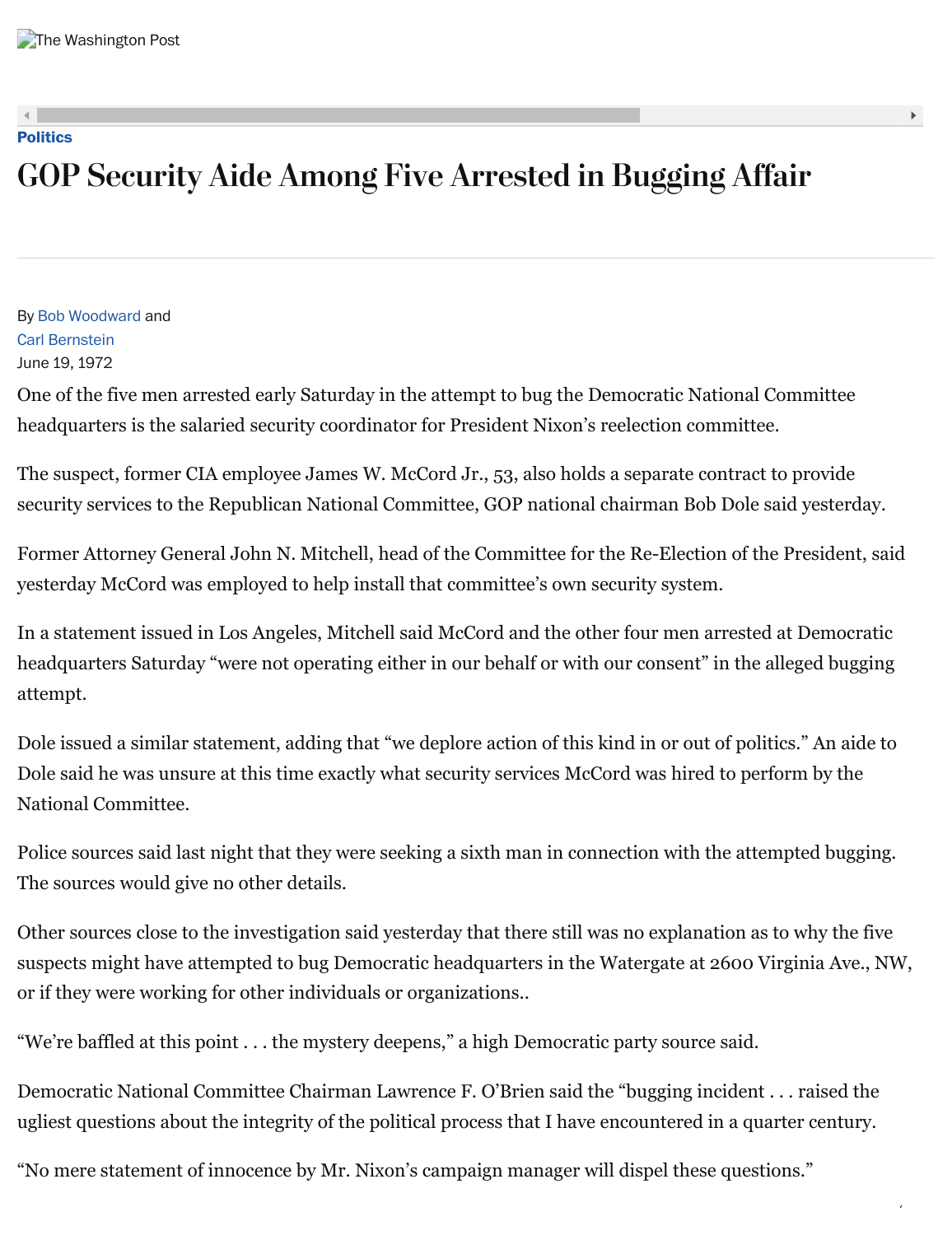The Democratic presidential candidates were not available for comment yesterday.

O'Brien, in his statement, called on Attorney General Richard G. Kleindienst to order an immediate, "searching professional investigation" of the entire matter by the FBI.

A spokesman for Kleindienst said yesterday. "The FBI is already investigating. . . . Their investigative report will be turned over to the criminal division for appropriate action."

The White House did not comment.

McCord, 53, retired from the Central Intelligence Agency in 1970 after 19 years of service and established his own "security consulting firm," McCord Associates, at 414 Hungerford Drive, Rockville. He lives at 7 Winder Ct., Rockville.

McCord is an active Baptist and colonel in the Air Force Reserve, according to neighbors and friends.

In addition to McCord, the other four suspects, all Miami residents, have been identified as: Frank Sturgis (also known as Frank Florini), an American who served in Fidel Castro's revolutionary army and later trained a guerrilla force of anti-Castro exiles; Eugenio R. Martinez, a real estate agent and notary public who is active in anti-Castro activities in Miami; Virgilio R. Gonzales, a locksmith; and Bernard L. Barker, a native of Havana said by exiles to have worked on and off for the CIA since the Bay of Pigs invasion in 1961.

All five suspects gave the police false names after being arrested Saturday. McCord also told his attorney that his name is Edward Martin, the attorney said.

Sources in Miami said yesterday that at least one of the suspects -- Sturgis -- was attempting to organize Cubans in Miami to demonstrate at the Democratic National Convention there next month.

The five suspects, well-dressed, wearing rubber surgical gloves and unarmed, were arrested about 2:30 a.m. Saturday when they were surprised by Metropolitan police inside the 29-office suite of the Democratic headquarters on the sixth floor of the Watergate.

The suspects had extensive photographic equipment and some electronic surveillance instruments capable of intercepting both regular conversation and telephone communication.

Police also said that two ceiling panels near party chairman O'Brien's office had been removed in such a way as to make it possible to slip in a bugging device.

McCord was being held in D.C. jail on \$30,000 bond yesterday. The other four were being held there on \$50,000 bond. All are charged with attempted burglary and attempted interception of telephone and other conversations.

/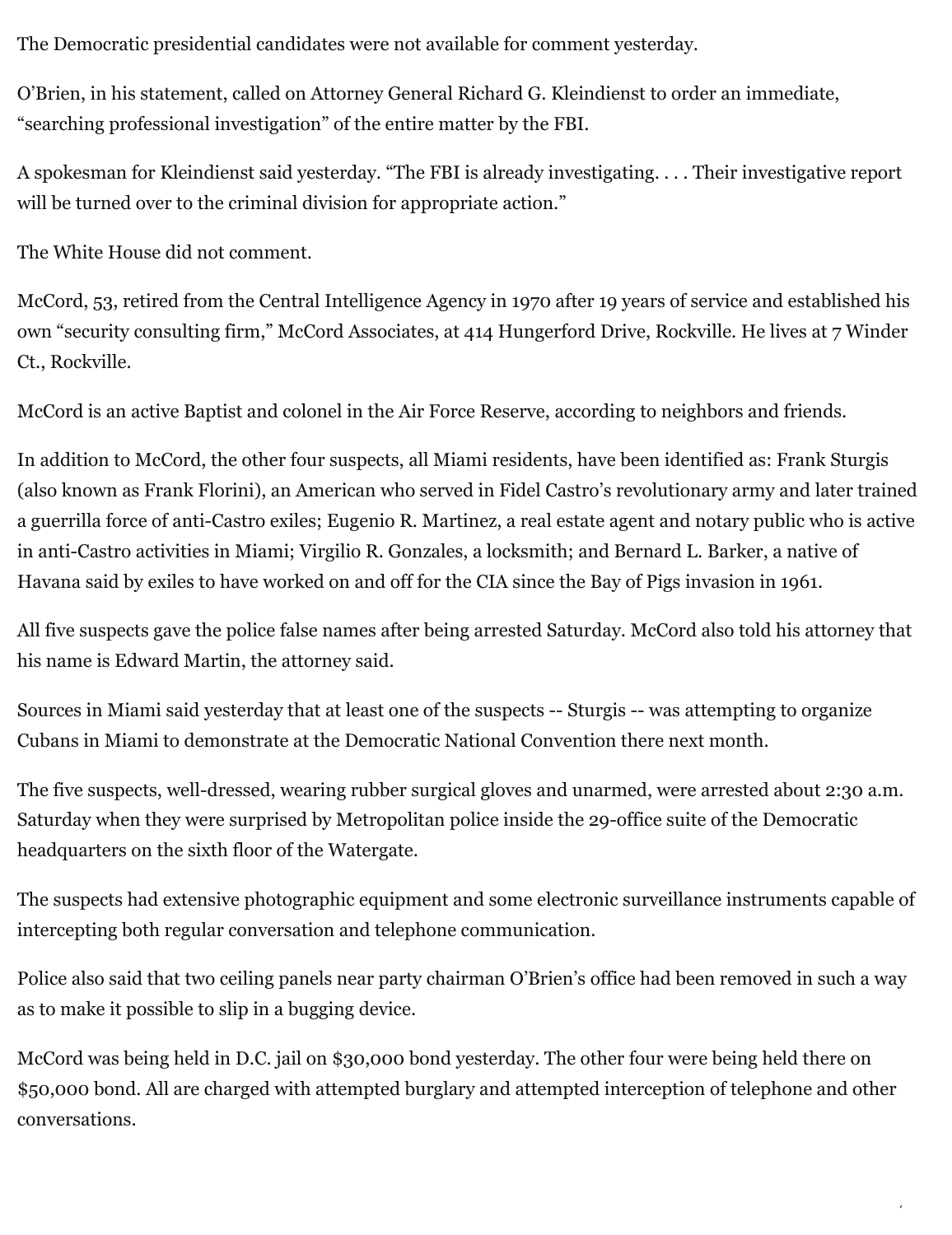McCord was hired as "security coordinator" of the Committee for the Re-election of the President on Jan. 1, according to Powell Moore, the Nixon committee's director of press and information.

Moore said McCord's contract called for a "take-home salary of \$1,200 per month and that the ex-CIA employee was assigned an office in the committee's headquarters at 1701 Pennsylvania Ave., N.W.

Within the last one or two weeks, Moore said, McCord made a trip to Miami beach -- where both the Republican and Democratic National Conventions will be held. The purpose of the trip, Moore said, was "to establish security at the hotel where the Nixon Committee will be staying."

In addition to McCord's monthly salary, he and his firm were paid a total of \$2,836 by the Nixon Committee for the purchase and rental of television and other security equipment, according to Moore.

Moore said that he did not know exactly who on the committee staff hired McCord, adding that it "definitely wasn't John Mitchell." According to Moore, McCord has never worked in any previous Nixon election campaigns "because he didn't leave the CIA until two years ago, so it would have been impossible." As of late yesterday, Moore said. McCord was still on the Re-Election Committee payroll.

In his statement from Los Angeles, former Attorney General Mitchell said he was "surprised and dismayed" at reports of McCord's arrest.

"The person involved is the proprietor of a private security agency who was employed by our committee months ago to assist with the installation of our security system," said Mitchell. "He has, as we understand it, a number of business clients and interests and we have no knowledge of these relationships."

Referring to the alleged attempt to bug the opposition's headquarters, Mitchell said: "There is no place in our campaign, or in the electoral process, for this type of activity and we will not permit it nor condone it."

About two hours after Mitchell issued his statement, GOP National Chairman Dole said, "I understand that Jim McCord . . . is the owner of the firm with which the Republican National Committee contracts for security services . . . if our understanding of the facts is accurate, added Dole, "we will of course discontinue our relationship with the firm."

Tom Wilck, deputy chairman of communications for the GOP National Committee, said late yesterday that Republican officials still were checking to find out when McCord was hired, how much he was paid and exactly what his responsibilities were.

McCord lives with his wife in a two-story \$45,000 house in Rockville.

After being contacted by The Washington Post yesterday, Harlan A. Westrell, who said he was a friend of McCord's, gave the following background on McCord:

/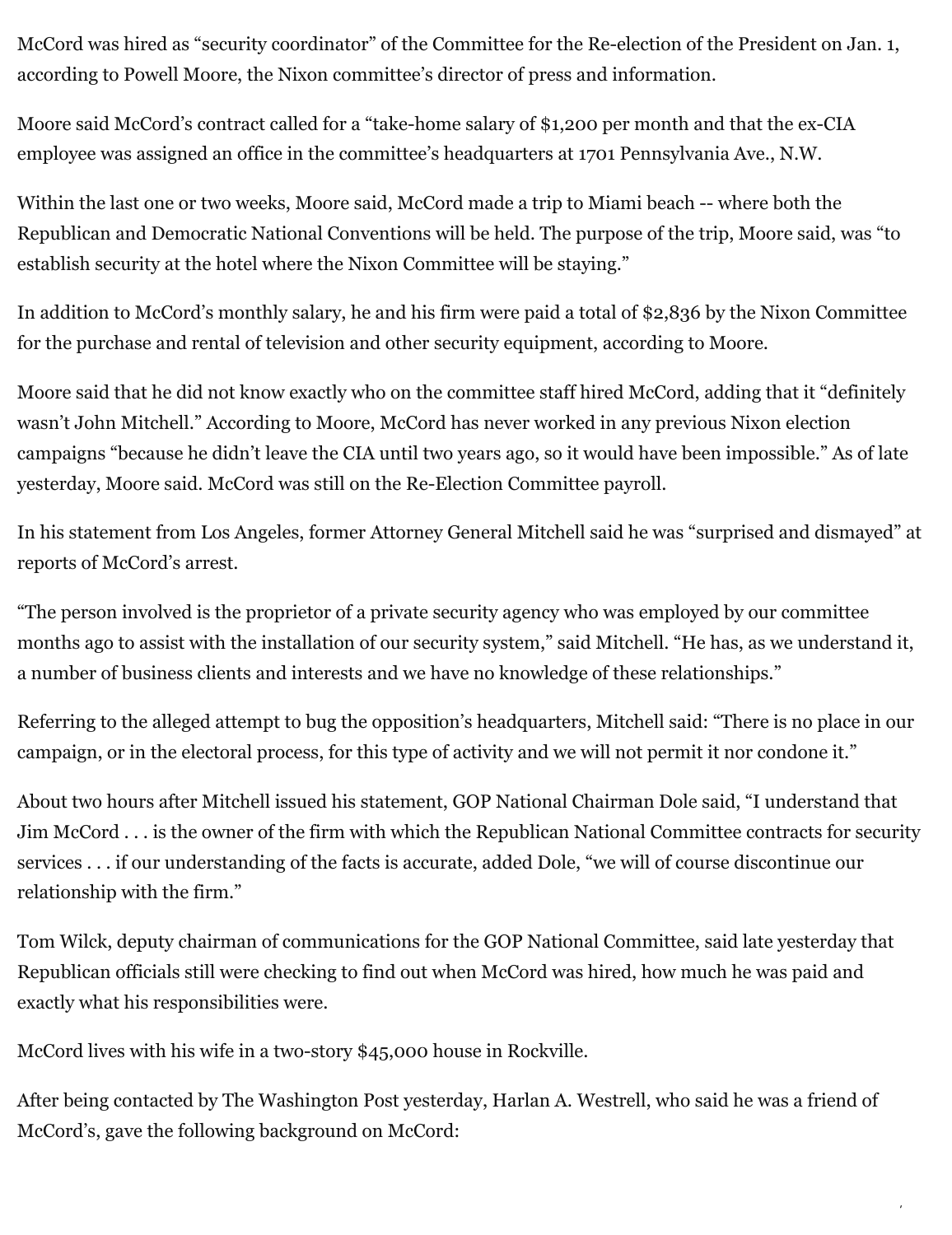He is from Texas, where he and his wife graduated from Baylor University. They have three children, a son who is in his third year at the Air Force Academy, and two daughters.

The McCords have been active in the First Baptist Church of Washington.

Other neighbors said that McCord is a colonel in the Air Force Reserve, and also has taught courses in security at Montgomery Community College. This could not be confirmed yesterday.

McCord's previous employment by the CIA was confirmed by the intelligence agency, but a spokesman there said further data about McCord was not available yesterday.

In Miami, Washington Post Staff Writer Kirk Schartenberg reported that two of the other suspects -- Sturgis and Barker -- are well known among Cuban exiles there. Both are known to have had extensive contracts with the Central Intelligence Agency, exile sources reported, and Barker was closely associated with Frank Bender, the CIA operative who recruited many members of Brigade 2506, the Bay of Pigs invasion force.

Barker, 55, and Sturgis, 37, reportedly showed up uninvited at a Cuban exile meeting in May and claimed to represent an anticommunist organization of refugees from "captive nations." The purpose of the meeting, at which both men reportedly spoke, was to plan a Miami demonstration in support of President Nixon's decision to mine the harbor of Haiphong.

Barker, a native of Havana who lived both in the U.S. and Cuba during his youth, is a U.S. Army veteran who was imprisoned in a German POW camp during the World War II. He later served in the Cuban Buro de Investigationes -- secret police -- under Fidel Castro and fled to Miami in 1959. He reportedly was one of the principal leaders of the Cuban Revolutionary Council, the exile organization established with CIA help to organize the Bay of Pigs Invasion.

Sturgis, an American soldier of fortune who joined Castro in the hills of Oriente Province in 1958, left Cuba in 1959 with his close friend, Pedro Diaz Lanz, then chief of the Cuban air force. Diaz Lanz, once active in Cuban exile activities in Miami, more recently has been reported involved in such right-wing movements as the John Birch Society and the Rev. Billy James Hargis' Christian Crusade.

Sturgis, more commonly known as Frank Florini, lost his American citizenship in 1960 for serving in a foreign military force -- Castro's army -- but, with the aid of then-Florida Sen. George Smathers, regained it.

Contributing to this story were Washington Post Staff Writers E.J. Bachinski, Bill Gold, Claudia Levy, Kirk Scharfenberg, J.Y. Smith and Martin Weil.

## **0 Comments**

#### **Bob [Woodward](https://www.washingtonpost.com/people/bob-woodward/)**

/ Bob Woodward is an associate editor of The Washington Post, where he has worked since 1971. He has shared in two Pulitzer Prizes, first in 1973 for the coverage of the Watergate scandal with Carl Bernstein, and second in 2003 as the lead